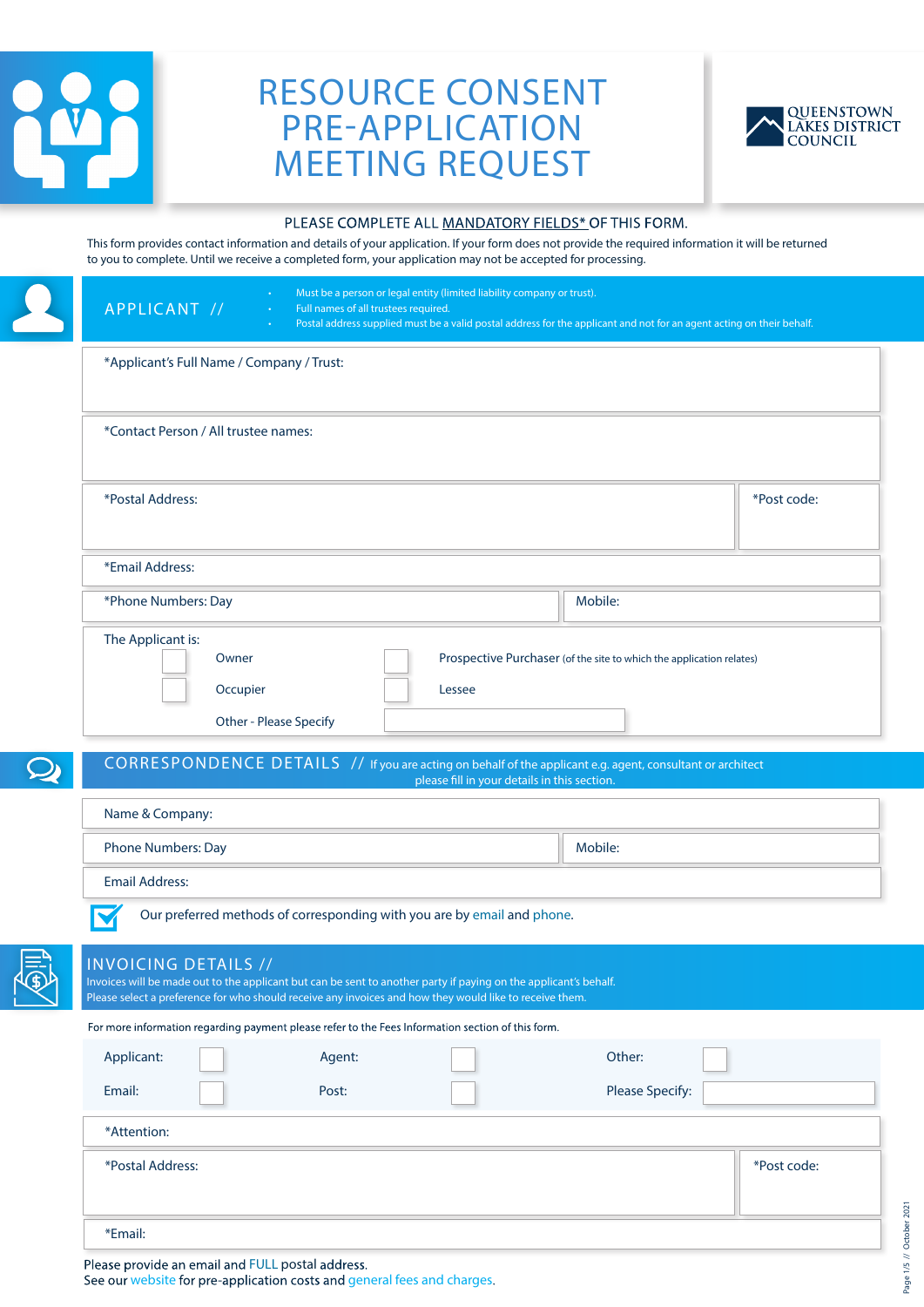# WHO WILL BE ATTENDING THE MEETING

| Applicant name: |            |
|-----------------|------------|
| Agent name:     |            |
| Advisor 1 name: | Expertise: |
| Advisor 2 name: | Expertise: |
| Advisor 3 name: | Expertise: |
| Advisor 4 name: | Expertise: |

命

# DETAILS OF SITE

| *Address / Location to which this application relates:                                                  |
|---------------------------------------------------------------------------------------------------------|
|                                                                                                         |
|                                                                                                         |
| *Legal Description: (Can be found on the Computer Freehold Register or Rates Notice – e.g Lot x DP xxx) |
|                                                                                                         |
|                                                                                                         |

| PROPOSAL                       |             |                                                                                                                   |  |
|--------------------------------|-------------|-------------------------------------------------------------------------------------------------------------------|--|
| Land use                       | Subdivision | Other, please specify:                                                                                            |  |
| <b>DESCRIPTION OF PROPOSAL</b> |             |                                                                                                                   |  |
|                                |             | Please provide a description of the proposal and, if known, a list of consent, permit and licensing requirements. |  |
|                                |             |                                                                                                                   |  |
|                                |             |                                                                                                                   |  |
|                                |             |                                                                                                                   |  |
|                                |             |                                                                                                                   |  |
|                                |             |                                                                                                                   |  |
|                                |             |                                                                                                                   |  |
|                                |             |                                                                                                                   |  |
|                                |             |                                                                                                                   |  |
|                                |             |                                                                                                                   |  |
|                                |             |                                                                                                                   |  |
|                                |             |                                                                                                                   |  |
|                                |             |                                                                                                                   |  |





Queenstown Lakes District Council Private Bag 50072, Queenstown 9348 Gorge Road, Queenstown 9300

P: 03 441 0499 E: resourceconsent@qldc.govt.nz www.qldc.govt.nz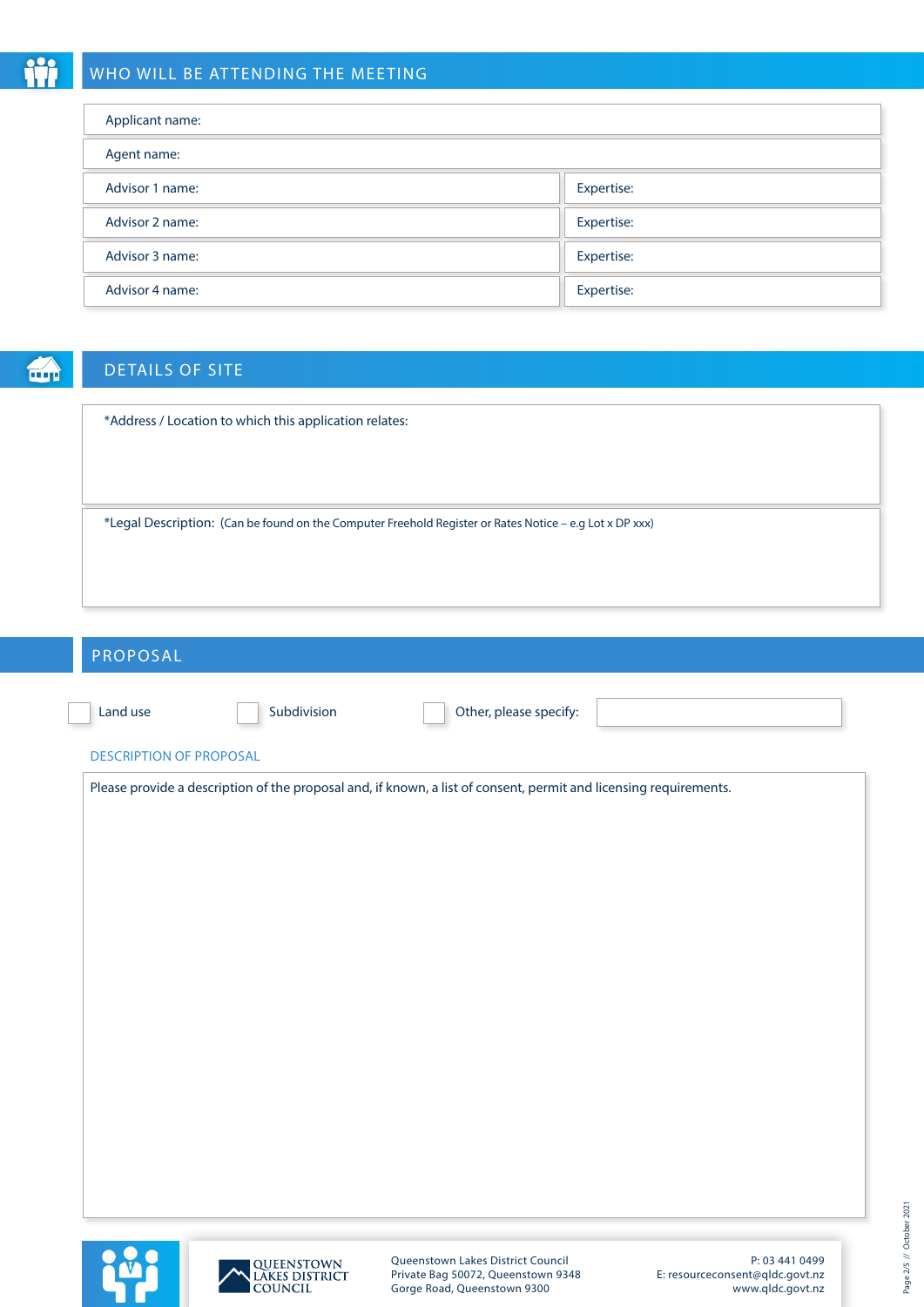#### DESCRIPTION OF PROPOSAL CONTINUED

SPECIFIC ISSUES OR TOPICS FOR DISCUSSION

Please also identify which QLDC staff you would like to attend- eg., planner only; resource management engineer etc.

## SUPPORTING DOCUMENTS

Please attach supporting documents here including draft assessment of environmental effects, draft application for resource consent, draft plans, certificates of title and any other information that would be useful for the preapplication meeting.





Queenstown Lakes District Council Private Bag 50072, Queenstown 9348 Gorge Road, Queenstown 9300

P: 03 441 0499 E: resourceconsent@qldc.govt.nz www.qldc.govt.nz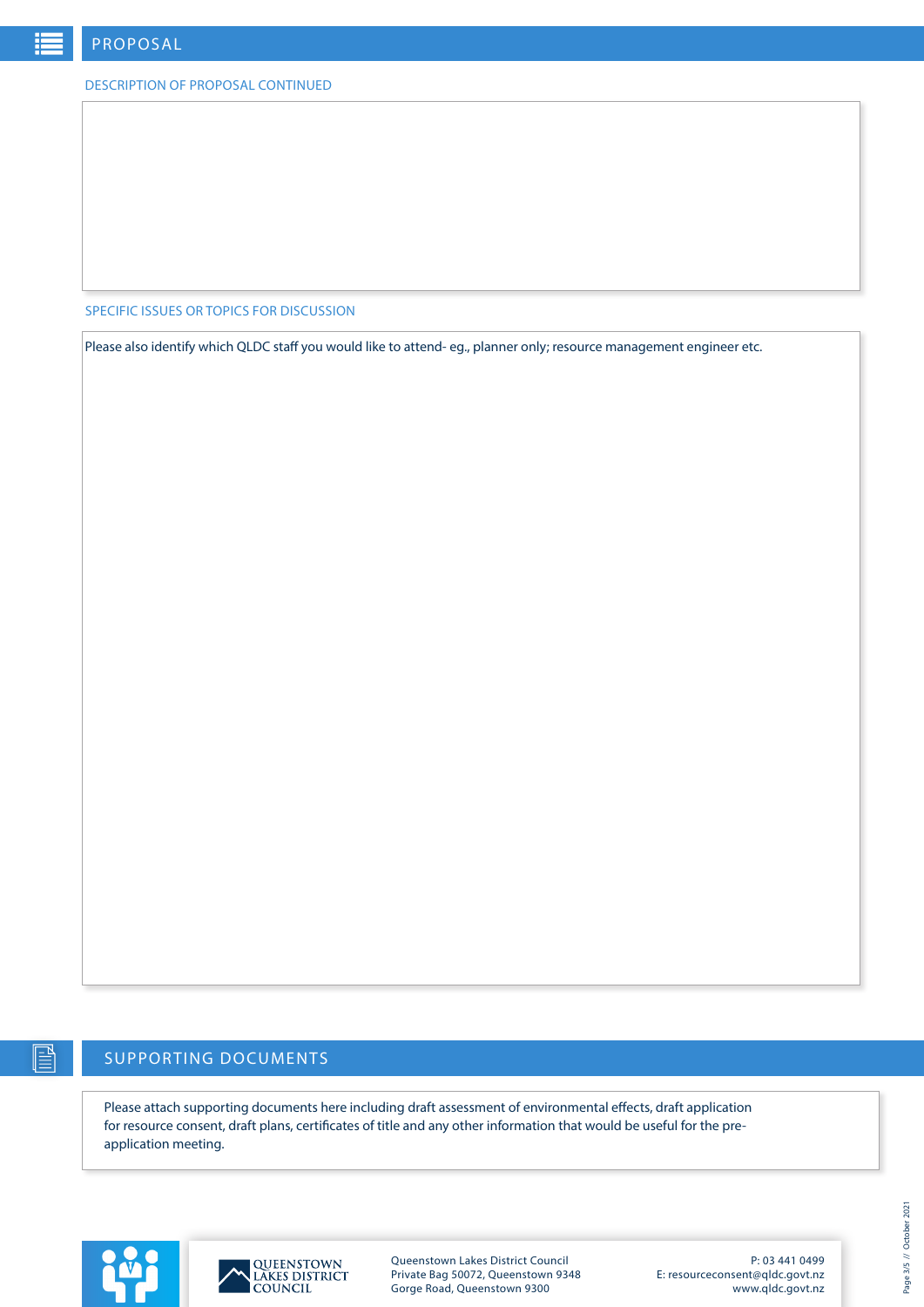### TERMS AND CONDITIONS

ار<br>م

- 1. The purpose of a pre-application meeting is to facilitate communication between applicants and the council so that the applicant can make informed decisions about applying for consents, permits or licenses.
- 2. The views expressed by council staff in or following a pre-application meeting are those officers' preliminary views, made in good faith, on the applicants proposal. The council makes no warranty, express or implied, nor assumes any legal liability or responsibility for the accuracy, correctness, completeness or use of any information or views communicated as part of the pre-application process.
- 3. The applicant is not required to amend their proposal to accommodate the views expressed by council staff, nor to comply with any suggestions made by council staff. Further, it remains the applicant's responsibility to get their own professional planning and legal advice when making any application for consents, permits or licences, and to rely solely on that advice, in making any application for consents, permits or licenses.
- 4. To the extent permissible by law, the council expressly disclaims any liability to the applicant (under any theory of law including negligence) in relation to any pre-application process. The applicant also recognises that any information it provides to the council may be required to be discussed under the Local Government Official Information and Meetings Act 1987 unless there is a good reason to withhold the information under that Act).
- 5. Any assessment and administration time spent beyond the first free hour will be charged at the relevant hourly rates of each attendee.
- 6. For a full list of fees and charges refer to payment, fees and charges as set out on Queenstown Lakes District Council's Website.

#### $\overline{\mathbf{S}}$ FEES INFORMATION

If the outcome of your pre-application meeting results in a resource consent being lodged, an initial fee for that consent applies.

The first hour spent reviewing pre-application documents or meeting with you will be free; thereafter any assessment, meeting or administrative time will be invoiced at the relevant hourly rates. A list of Consent Charges and hourly rates can be found on the Resource Consent Application Forms section of the QLDC website. Please note the free hour refers only to Council officers time; if an external consultant such as a landscape architect or other technical specialist (e.g noise or traffic specialist) is required, their time will be charged.

Invoices will be sent monthly and are payable by the 20th of the month after the work was undertaken. If unpaid, the pre-application assessment, provision of a service, or performance of a function will be suspended until the sum is paid. Please be advised there may be a delay in billing for external consultants' time; Council has to receive invoices for that time before passing any applicable charges to yourself.

After pre-application discussions, if you decide to submit a resource consent an initial fee will be required and any associated charges will be billed separately from your pre-application charges.

#### Payment

Payment for pre-application invoices can be made by phoning or visiting one of our offices, please make sure you quote your pre-application reference number shown on your invoice starting PA.

Payment can also be made via bank deposit or online banking. Please ensure to reference any banking payments correctly with the PA# shown on your invoice or the Invoice number. Incorrectly referenced payments may cause delays to the assessment of your pre-application whilst payment is identified.

#### LIABILITY FOR PAYMENT

Please note that by signing and lodging this application form you are acknowledging that the details in the invoicing section are responsible for payment of invoices and in addition will be liable to pay all costs and expenses of debt recovery and/or legal costs incurred by QLDC related to the enforcement of any debt.





Queenstown Lakes District Council Private Bag 50072, Queenstown 9348 Gorge Road, Queenstown 9300